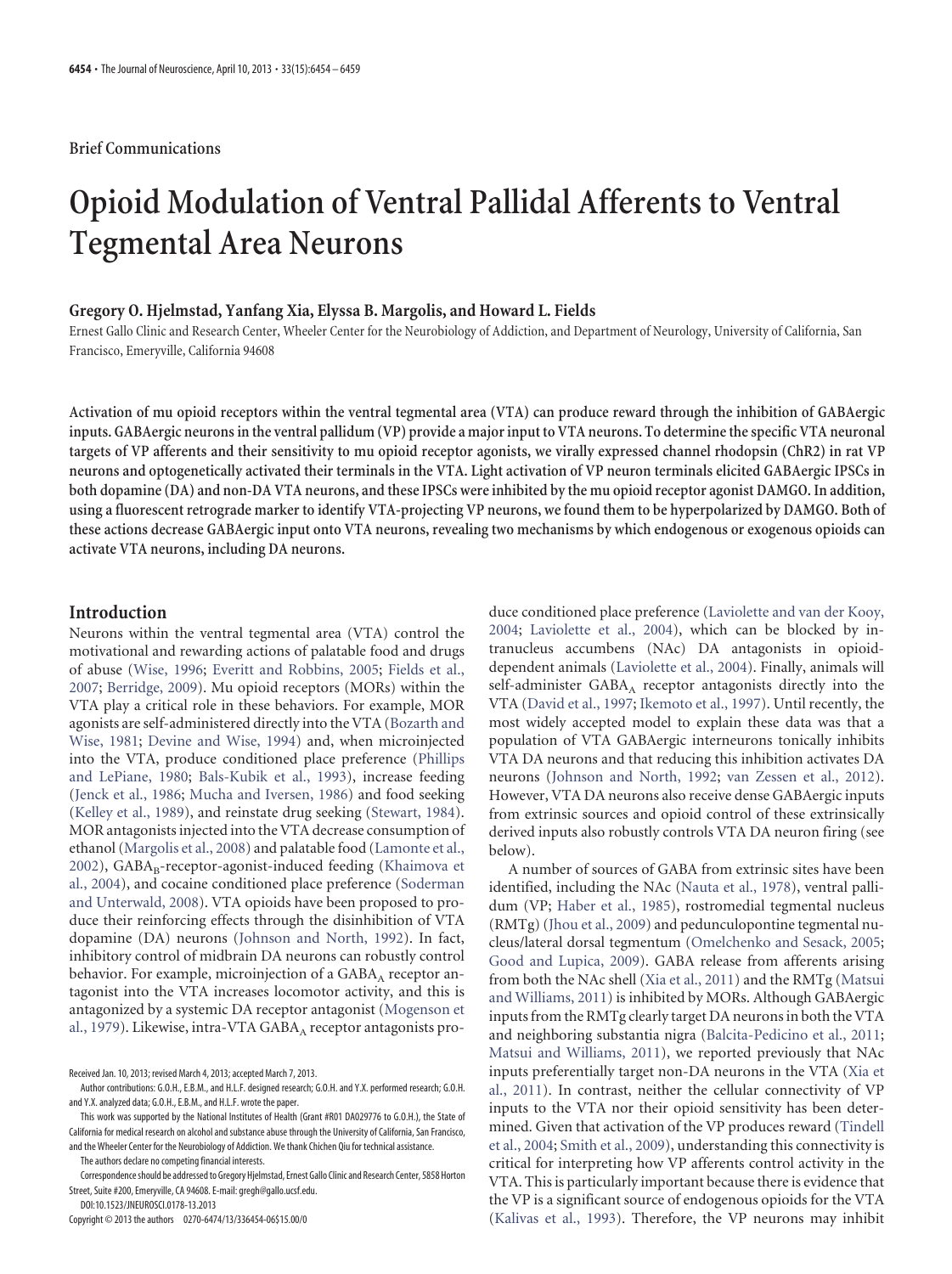

<span id="page-1-0"></span>Figure 1. Ventral pallidal projections to the VTA. A, Coronal section showing bilateral expression of ChR2 (red) at the injection site in the VP. Scale bar, 500  $\mu$ m. **B**, Horizontal midbrain section showing ChR2-expressing VP fibers (red) projecting widely throughout the VTA and medial substantia nigra (TH immunocytochemical labeling shown in green). Scale bar, 200  $\mu$ m. C, High-magnification section in the VTA showing ChR2-expressing axons (red) contacting DA neuron cell bodies (green). Scale bar, 10  $\mu$ m.



<span id="page-1-1"></span>Figure 2. VP inputs produce GABA<sub>A</sub>-mediated IPSCs onto VTA neurons. A, Left: Average of 10 consecutive light-evoked IPSCs recorded under control conditions and in the presence of picrotoxin (100  $\mu$ M). Right: The individual IPSCs from the average shown on an expanded time scale (with the stimulus artifact subtracted out) indicate little trial-to-trial jitter in the onset of the current, which is consistent with a direct, monosynaptic input.  $B$ , IPSC amplitude as a function of light duration in control conditions (filled squares,  $n = 7$ ) and in the presence of TTX (1  $\mu$ <sub>M</sub>; open squares,  $n = 4$ ). *C*, Overlay of averages (5 sweeps each) of pairs of light-evoked IPSCs at intervals of 50, 100, 200, 400, and 800 ms from an example recording. D, The PPR (50 ms interpulse interval) plotted as a function of the light duration. The dashed line is the average of across all durations. E, Example of a TH(+) neuron that showed a light-evoked response from the VP. Left: Biocytin fill (green); middle: TH(red); right: overlay. F, Distribution of evoked IPSC amplitudes for all identified TH(+) and TH(-) neurons. Vertical bars show mean amplitude for each group. SEM is shown in gray.

some VTA neurons directly via the release of GABA while disinhibiting others through the inhibitory actions of enkephalin at GABAergic terminals.

In the present study, we examined the synaptic physiology and connectivity of VP neuronal terminals in the VTA using a combination of electrophysiology, immunocytochemistry, and optogenetics. We found that VP neurons target both DA and non-DA neurons within the VTA and are inhibited by MOR activation both at their terminals and at their cell bodies.

### **Materials and Methods**

Animals. Surgeries were performed on 70-100 g male Sprague Dawley rats. Animals were anesthetized with isoflurane. In a subset of animals, AAV2/1-CAG-ChR2-tdtomato was bilaterally injected (500 nl in each side) using a Hamilton syringe stereotaxically placed into the VP (AP,  $+1.0$  mm from bregma; ML,  $\pm 1.7$ mm from bregma;  $V, -7.7$  mm from skull surface). The injector was left in place for 5 min, raised 1 mm, and left for an additional 5 min before slowly being completely removed. Animals were then returned to their home cages for 14 –24 d before electrophysiological experiments were performed. For retrograde tracer experiments, neuro-DiI (1  $\mu$ l, 7% in ethanol; Biotium) or Fluorogold  $(1 \mu l)$  was slowly injected (over 5 min) into the VTA  $(AP, -4.7;$  $ML, \pm 0.8; DV, -8.1$ ).

*Slice preparation and electrophysiology*. Horizontal midbrain slices including the VTA (150 –200  $\mu$ m thick) or coronal VP slices (200  $\mu$ m thick) were prepared using a Vibratome (Leica Instruments) in artificial CSF (ACSF) containing the following (in mm): 119 NaCl, 2.5 KCl, 1.3 MgSO<sub>4</sub>, 1.0 NaH<sub>2</sub>PO<sub>4</sub>, 2.5 CaCl<sub>2</sub>, 26.2 NaHCO<sub>3</sub>, and 11 glucose (saturated with 95%  $O_2/5$ %  $CO_2$ ). Slices were submerged in ACSF and allowed to recover for  $>1$  h at room temperature before electrophysiological recordings.

Individual slices were visualized under an upright microscope (Olympus) with differential interference contrast optics and infrared and epifluorescent illumination. Whole-cell recordings were made with  $2.5-4$  M $\Omega$  pipettes containing the following (in mm): 123 K-gluconate, 10 HEPES, 0.2 EGTA, 8 NaCl, 2 MgATP, 0.3 Na<sub>3</sub>GTP, and 0.1% biocytin, pH 7.2, osmolarity adjusted to 275–285. Recordings were made using a Multiclamp 700A or 700B amplifier (Molecular Devices), filtered at 2 kHz, and collected at 5 kHz using procedures written for Igor Pro (Wavemetrics).

ChR2 was activated by transmitting 470 nm light (50  $\mu$ s to 10 ms) through the light path of the microscope using an LED (XR-E XLamp LED; Cree) powered by an LED driver (Mightex Systems). ChR2-evoked GABAergic IPSC amplitudes were calculated by comparing a 2 ms period at the peak of the response with a baseline just before light stimulation. Series resistance was monitored online by measuring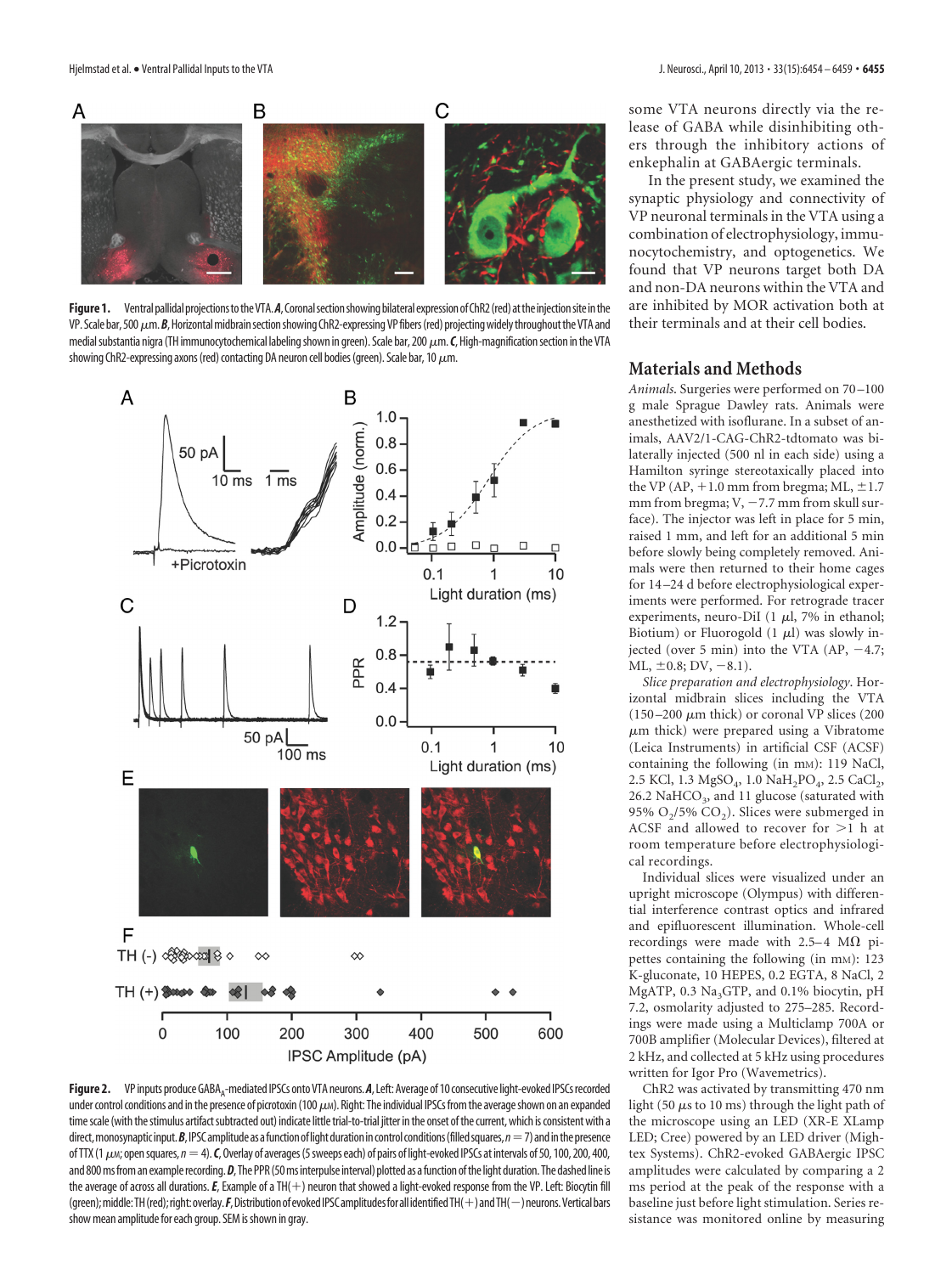the peak of the capacitance transient in response to a 4 mV hyperpolarizing voltage step applied at the end of each sweep. All drugs were applied by bath perfusion. Stock solutions of drugs were made and diluted (typically 1 in 1000) into ACSF immediately before application. Liquid junction potential (calculated at 15 mV) has been corrected for.

Statistical analyses were performed using the Student's *t* test or appropriate statistic as described in the text. Data are presented as mean  $\pm$  SEM. Significance is defined as  $p <$ 0.05.

*Immunocytochemistry*. For determining tyrosine hydroxylase (TH) immunoreactivity, immediately after recording, slices were fixed in 4% formaldehyde for 2 h and then washed thoroughly and stored at 4°C in PBS. Sections were preblocked for 2 h in PBS plus 0.3% (v/v) Tween, 0.2% BSA, and 5% normal goat serum, and then incubated for 48 h at 4°C with a rabbit anti-TH polyclonal antibody (1:100). The slices were washed thoroughly in PBS with 0.3% Tween and 0.2% (w/v) BSA before being agitated overnight at 4°C with Cy5 anti-rabbit secondary antibody (1:100) and fluoresceinconjugated streptavidin (3.25  $\mu$ l/ml). Sections were mounted on slides using Bio-Rad Fluoroguard Antifade Reagent mounting media and visualized under a Zeiss LSM 510 META microscope. Neurons were categorized as  $TH(-)$ if they were in the same focal plane as other  $TH(+)$  neurons but contained no antibody labeling.

Tissue containing the injection sites was fixed in 4% formaldehyde and coronal sections (50  $\mu$ m) were prepared using a sliding microtome. Slices were preblocked in 10% normal goat serum for 30 min and then incubated with a rabbit anti-RFP antibody (1:2000) for 48 h. Slices were washed thoroughly before being incubated with FITC-conjugated affinpure goat anti-rabbit secondary antibody (1:200).

# **Results**

Microinjection of adeno-associated virus containing ChR2 tdtomato into the VP resulted in expression of ChR2 in VP cell bodies and their terminal fields in the VTA and laterally in the neighboring substantia nigra [\(Fig. 1](#page-1-0)*A*,*B*). In horizontal midbrain slices containing the VTA, we found strong fluorescence in fibers but not in cell bodies [\(Fig. 1](#page-1-0)*B*), which is consistent with axonal transport of ChR2 to the terminal fields of VP neurons. When costained with an antibody against TH, we often observed fluorescent fibers apposing and sometimes appearing to encapsulate  $TH(+)$  neurons [\(Fig. 1](#page-1-0)*C*), a phenomenon that we did not observe after microinjection of ChR2 into the NAc [\(Xia et al., 2011\)](#page-5-14).

0.001).

To investigate the functional connectivity of VP afferents within the VTA, we cut horizontal brain slices and made wholecell voltage-clamp recordings from VTA neurons. Optical stimulation of VP fibers produced monosynaptic IPSCs that were blocked by the GABA<sub>A</sub> antagonist picrotoxin (98.5  $\pm$  2.8%, *n* = 17; [Fig. 2](#page-1-1)*A*). The amplitude of the light-evoked IPSC was dependent upon the intensity and duration of the light stimulus. Light pulses ranging in duration from 100  $\mu$ s to 10 ms produced an input/output curve with a half-maximum of 0.8 ms [\(Fig. 2](#page-1-1)*B*). Moreover, consistent with previous observations [\(Cruikshank et](#page-4-16) [al., 2010;](#page-4-16) [Xia et al., 2011\)](#page-5-14), light-evoked responses were completely blocked by the Na<sup>+</sup>-channel blocker tetrodotoxin (1  $\mu$ M; [Fig. 2](#page-1-1)*B*), indicating that, like electrical stimulation, light-activated ChR2 evokes action potentials in nerve fibers, leading to the subsequent release of neurotransmitter.

Paired light stimuli produced paired pulse depression that was dependent upon the interstimulus interval [\(Fig. 2](#page-1-1)*C*). The paired pulse ratio (PPR) measured at a 50 ms interval averaged 0.57  $\pm$ 0.02 ( $n = 40$ ). Despite the fact that our neurotransmitter release is action-potential dependent, it is possible that the PPR observed when using ChR2 is not reflective of the true PPR at the synapse, because the PPR is sensitive to residual calcium in the nerve terminal and ChR2 activates a nonselective cation current that has some permeability to calcium. To investigate this, we measured the PPR for different light stimulus durations: longer durations should increase residual calcium through the ChR2 channel and thus might influence the PPR. However, we found that the PPR was not influenced by the stimulus duration except for the longest (10 ms) duration [\(Fig. 2](#page-1-1)*D*). It remains unclear whether the increased depression at this duration is due to a change in short-term plasticity or to a decrease in the

<span id="page-2-0"></span>

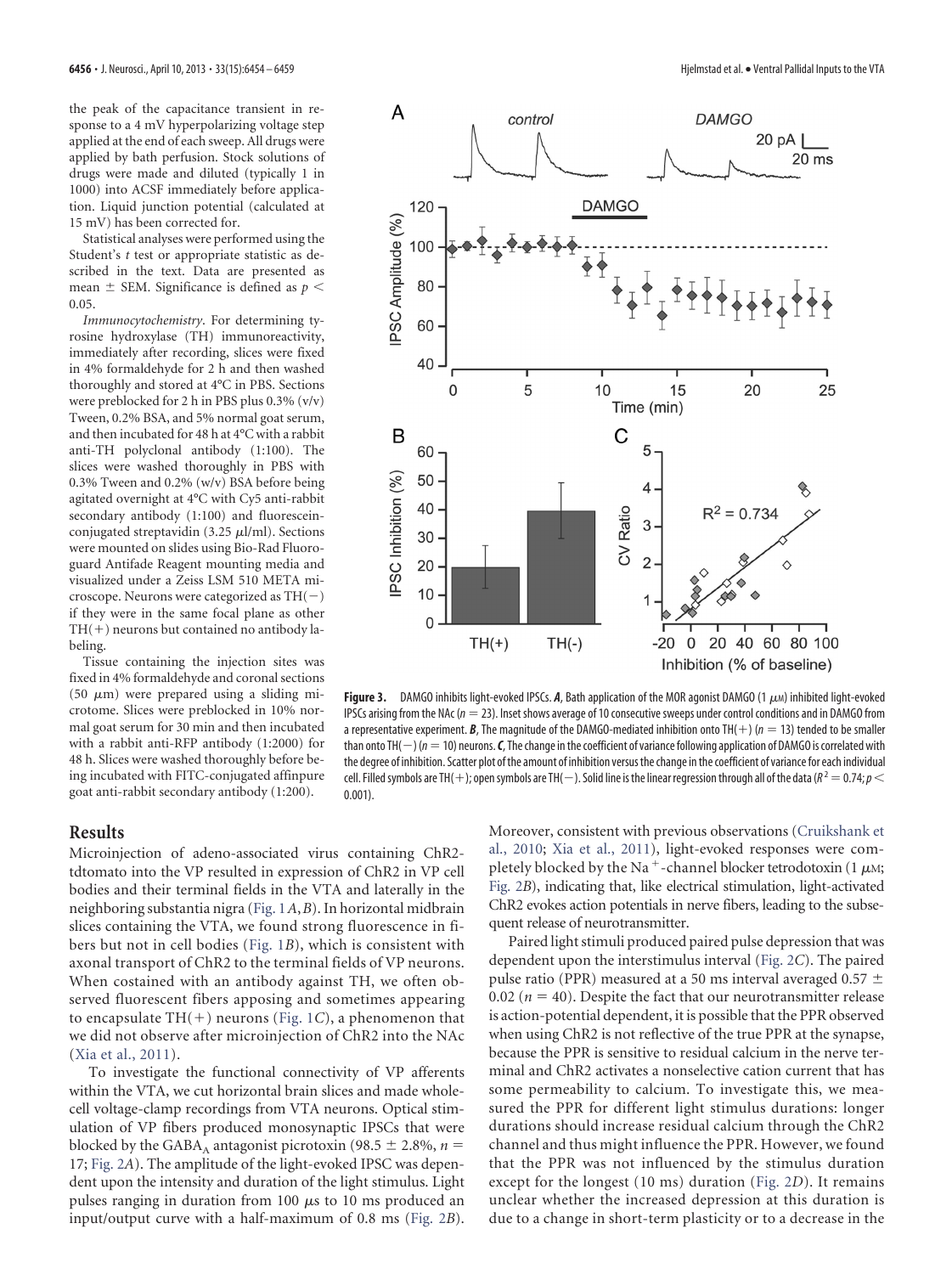individual experiment.



<span id="page-3-0"></span>Left: DiI (red); middle: biocytin fill (green); right: overlay. *B*, The membrane potential for VP neurons (*n*15) was hyperpolarized after bath application of the MOR-selective agonist DAMGO (1  $\mu$ M). *C*, Scatter plot showing membrane potential change for each

the magnitude of the DAMGO inhibition  $(r^2 = 0.72;$  [Fig. 3](#page-2-0)*C*), implicating a presynaptic inhibition of GABA release.

VP neurons receive direct input from NAc GABAergic neurons that co-contain the endogenous opioid enkephalin [\(Lu et](#page-5-19) [al., 1998\)](#page-5-19). *In vivo*, approximately half of VP neurons are inhibited after local iontophoresis of DAMGO [\(Mitrovic and](#page-5-20) [Napier, 1995\)](#page-5-20), but it is unclear whether the opioid-sensitive VP neurons project to the VTA. To determine whether VTAprojecting VP neurons are inhibited directly by DAMGO, we retrogradely labeled VTA-projecting VP neurons by microinjecting either DiI or Fluorogold into the VTA. We then made whole-cell current-clamp recordings from fluorescing VP neurons [\(Fig. 4](#page-3-0)*A*) in coronal brain slices at the neuron's resting membrane potential  $(-56.7 \pm 2.4 \text{ mV})$ . Bath application of the MOR selective agonist DAMGO  $(1 \mu M)$  produced a significant hyperpolarization in VTA-projecting VP neurons ( $-2.91 \pm 1.14$  mV,  $p < 0.05$ ,  $n =$ 15; [Fig. 4](#page-3-0)*B*,*C*). Therefore, mu opioids hyperpolarize many VTA-projecting VP

ability of the second stimulus to reliably produce an action potential in the nerve fiber.

In our previous study investigating VTA inputs arising from the NAc, we found synaptic input only onto  $TH(-)$  (i.e., non-DA, VTA neurons; [Xia et al., 2011\)](#page-5-14). To confirm the apparent direct connection of VP inputs to VTA DA neurons we observed anatomically, we included biocytin in our microelectrode recording solution and, after recordings, processed the tissue for TH immunoreactivity [\(Fig. 2](#page-1-1)*E*). Of 52 processed neurons that showed a light-evoked input from the VP, 28 were  $TH(+)$ . Therefore, VP inputs target both  $TH(+)$  and  $TH(-)$  neurons within the VTA. The mean amplitude of the IPSCs onto confirmed TH(+) neurons was larger than onto TH(-) neurons  $(128.9 \pm 26.2 \text{ pA vs } 72.3 \pm 16.6 \text{ pA}; \text{Fig. 2F}).$  $(128.9 \pm 26.2 \text{ pA vs } 72.3 \pm 16.6 \text{ pA}; \text{Fig. 2F}).$  $(128.9 \pm 26.2 \text{ pA vs } 72.3 \pm 16.6 \text{ pA}; \text{Fig. 2F}).$  However, this was highly variable, plausibly due to differing levels of ChR2 expression across slices and/or animals. Nonetheless, a significantly larger proportion of neurons with light-evoked IPSCs larger than the median were TH(+) (18 of 26,  $p < 0.05$ , Pearson's  $\chi^2$  test).

Because MOR agonists' ability to inhibit GABA release onto VTA DA neurons is implicated in reward, and the VP inputs synapse onto DA neurons, we investigated whether these inputs were inhibited by MOR activation. In neurons in which we observed light-evoked IPSCs, we bath-applied the selective MOR agonist DAMGO (1  $\mu$ m). DAMGO significantly inhibited lightevoked GABA<sub>A</sub> IPSCs onto both TH(+) and TH(-) neurons  $(30.5 \pm 6.4\%, n = 23, p < 0.001;$  [Fig. 3](#page-2-0)*A*). There was a trend for a larger inhibition onto TH(-) neurons compared with TH(+) neurons, although this did not reach significance (44.2  $\pm$  9.8% vs  $20.0 \pm 7.5\%$ , respectively,  $p = 0.065$ ; [Fig. 3](#page-2-0)*B*). The DAMGO inhibition was not associated with an increase in the PPR measured at 50 ms (0.70  $\pm$  0.07 vs 0.59  $\pm$  0.06, respectively), but was associated with a significant increase in the coefficient of variance of the IPSC  $(67 \pm 21\%$  increase,  $p < 0.01$ ), a measure that is inversely correlated with the probability of release [\(Del Castillo](#page-4-17) [and Katz, 1954;](#page-4-17) [Manabe et al., 1993\)](#page-5-18). Moreover, this change in neuronal somata directly and inhibit GABA release from VP terminals within the VTA.

### **Discussion**

This work extends our understanding of the circuitry underlying DA-mediated opioid reward. Disinhibition of VTA DA neurons can produce positive reinforcement, and the present study shows that opioids can influence the inhibition of VTA DA neurons by the VP through two separate mechanisms: inhibition of their somata in the VP and inhibition of their GABAergic terminals on VTA DA neurons.

The apparent direct GABAergic synaptic connection of VP terminals to VTA cell bodies parallels earlier observations that globus pallidus inputs onto DA neurons of the substantia nigra often form baskets around the soma and proximal dendrites of nigral cells [\(Smith and Bolam, 1990\)](#page-5-21). Therefore, VP inputs are positioned to strongly inhibit cell bodies and thus influence the overall firing rate of midbrain neurons. Our findings also extend our understanding of an *in vivo* study showing that VP GABAergic inputs control the population activity of VTA DA neurons [\(Floresco et al., 2003\)](#page-4-18).

Similar to inputs arising from the NAc [\(Xia et al., 2011\)](#page-5-14) and from the RMTg [\(Matsui and Williams, 2011\)](#page-5-15), VTA GABAergic terminals of VP neurons are sensitive to MOR activation. We observed a larger, opioid-mediated inhibition of VP IPSCs on confirmed TH(-) neurons compared with TH(+) neurons. However, this effect was highly variable in both groups: some  $TH(+)$  neurons showed large DAMGO-mediated inhibitions and some  $TH(-)$  neurons had IPSCs that were unaffected by DAMGO. This raises the possibility that opioids preferentially inhibit VP inputs onto specific subsets of VTA neurons, based either on neurotransmitter content (e.g., GABA vs glutamate) or projection target (e.g., NAc-projecting vs PFC-projecting). Likewise, endogenous opioid release from VP terminals could diffuse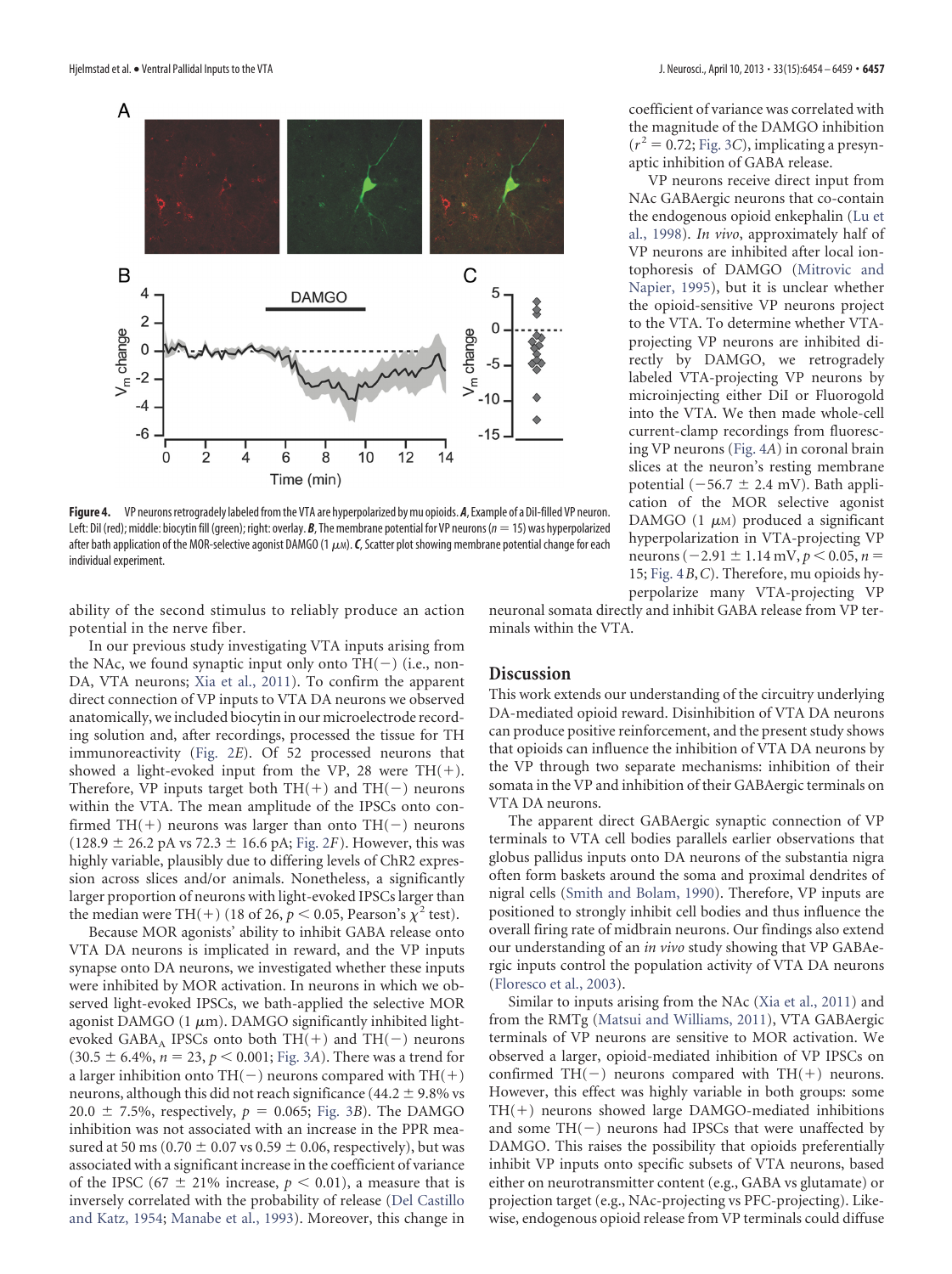within the VTA to inhibit neurotransmitter release from other GABAergic terminals such as those arising from the RMTg.

Like the VTA, the VP has also been implicated in the rewarding actions of both palatable food and drugs of abuse [\(Hubner](#page-4-19) [and Koob, 1990;](#page-4-19) [Bardo, 1998;](#page-4-20) [McFarland and Kalivas, 2001;](#page-5-22) [Tang](#page-5-23) [et al., 2005;](#page-5-23) [Mickiewicz et al., 2009;](#page-5-24) [Smith et al., 2009\)](#page-5-17). For example, lesions of the VP reduce operant responding for cocaine or alcohol (for review, see [Smith et al., 2009\)](#page-5-17). Moreover, opioids microinjected into the posterior VP enhance both the motivation to eat and hedonic responses to food [\(Smith and Berridge, 2007\)](#page-5-25). Although which specific subpopulations of VP neurons are required to produce these behaviors is not yet clear, the presence of opioid receptors on VTA-projecting VP neurons raises the possibility that the direct connection from the VP to the VTA represents a specific node in a feeding circuit.

VP neurons project to a wide number of brain regions in addition to the VTA, including the medial dorsal thalamus, subthalamic nucleus, lateral hypothalamus, and the substantia nigra, as well as making reciprocal connections with the NAc [\(Haber et](#page-4-11) [al., 1985;](#page-4-11) [Zahm, 1989;](#page-5-26) [Groenewegen et al., 1993;](#page-4-21) [Tripathi et al.,](#page-5-27) [2012\)](#page-5-27). Based on cytoarchitecture, the VP can be divided into two subregions [\(Zahm and Heimer, 1988\)](#page-5-28). Our infections typically spanned both subregions; however, the medial VP is the primary source of VTA afferents, whereas the lateral VP targets the substantia nigra [\(Zahm, 1989\)](#page-5-26). Conversely, in a recent study, investigators traced single axons from VP neurons and reported that both medial and lateral VP neurons can target the VTA [\(Tripathi](#page-5-27) [et al., 2012\)](#page-5-27). Moreover, they observed that individual VP neurons targeted several brain regions and their projection patterns were highly variable. This variability is reflected in our finding that both DA and non-DA neurons in the VTA are targeted by the VP. It is unclear whether the targeted non-DA neurons are GABAergic or glutamatergic or both. Consistent with targeting VTA GABA neurons, the VP projects to the RMTg [\(Jhou et al., 2009;](#page-4-12) [Kaufling et al., 2009\)](#page-4-22), a group of GABAergic neurons that overlap with the caudal VTA and heavily innervate DA neurons in the VTA and substantia nigra pars compacta [\(Balcita-Pedicino et al.,](#page-4-14) [2011\)](#page-4-14). This potential indirect pathway (either through the RMTg or through local GABAergic interneurons) from the VP to VTA DA neurons would excite (disinhibit) DA neurons when activated, countering the direct inhibition of DA neurons by VP. Indeed, this indirect pathway provides a possible circuit explanation for how  $GABA_A$  antagonists infused into VP increase both locomotion and DA metabolites in the NAc [\(Austin and Kalivas,](#page-4-23) [1991\)](#page-4-23). It is also possible that the VP targets VTA glutamate neurons. Intriguingly, a subset of VTA glutamate neurons innervate the VP [\(Hnasko et al., 2012\)](#page-4-24) raising the possibility of a reciprocal connection between neurons in these two regions.

In summary, VP neurons projecting to the VTA are part of a distributed MOR-sensitive network that exerts robust control over motivated behaviors. Further elucidation of the upstream and downstream elements of the circuit and determining the physiological conditions under which it is activated will greatly increase our understanding of the role of opioids in motivated behavior and positive reinforcement.

#### <span id="page-4-23"></span>**References**

- Austin MC, Kalivas PW (1991) Dopaminergic involvement in locomotion elicited from the ventral pallidum/substantia innominata. Brain Res 542: 123–131. [CrossRef](http://dx.doi.org/10.1016/0006-8993(91)91005-L) [Medline](http://www.ncbi.nlm.nih.gov/pubmed/2054650)
- <span id="page-4-14"></span>Balcita-Pedicino JJ, Omelchenko N, Bell R, Sesack SR (2011) The inhibitory influence of the lateral habenula on midbrain dopamine cells: ultrastructural evidence for indirect mediation via the rostromedial mesopontine tegmental nucleus. J Comp Neurol 519:1143–1164. [CrossRef](http://dx.doi.org/10.1002/cne.22561) [Medline](http://www.ncbi.nlm.nih.gov/pubmed/21344406)
- <span id="page-4-5"></span>Bals-Kubik R, Ableitner A, Herz A, Shippenberg TS (1993) Neuroanatomical sites mediating the motivational effects of opioids as mapped by the conditioned place preference paradigm in rats. J Pharmacol Exp Ther 264:489 –495. [Medline](http://www.ncbi.nlm.nih.gov/pubmed/8093731)
- <span id="page-4-20"></span>Bardo MT (1998) Neuropharmacological mechanisms of drug reward: beyond dopamine in the nucleus accumbens. Crit Rev Neurobiol 12:37–67. [CrossRef](http://dx.doi.org/10.1615/CritRevNeurobiol.v12.i1-2.30) [Medline](http://www.ncbi.nlm.nih.gov/pubmed/9444481)
- <span id="page-4-2"></span>Berridge KC (2009) 'Liking' and 'wanting' food rewards: brain substrates and roles in eating disorders. Physiol Behav 97:537–550. [CrossRef](http://dx.doi.org/10.1016/j.physbeh.2009.02.044) [Medline](http://www.ncbi.nlm.nih.gov/pubmed/19336238)
- <span id="page-4-3"></span>Bozarth MA, Wise RA (1981) Intracranial self-administration of morphine into the ventral tegmental area in rats. Life Sci 28:551–555. [CrossRef](http://dx.doi.org/10.1016/0024-3205(81)90148-X) [Medline](http://www.ncbi.nlm.nih.gov/pubmed/7207031)
- <span id="page-4-16"></span>Cruikshank SJ, Urabe H, Nurmikko AV, Connors BW (2010) Pathwayspecific feedforward circuits between thalamus and neocortex revealed by selective optical stimulation of axons. Neuron 65:230 –245. [CrossRef](http://dx.doi.org/10.1016/j.neuron.2009.12.025) [Medline](http://www.ncbi.nlm.nih.gov/pubmed/20152129)
- <span id="page-4-9"></span>David V, Durkin TP, Cazala P (1997) Self-administration of the GABAA antagonist bicuculline into the ventral tegmental area in mice: dependence on D2 dopaminergic mechanisms. Psychopharmacology (Berl) 130:85–90. [CrossRef](http://dx.doi.org/10.1007/s002130050214) [Medline](http://www.ncbi.nlm.nih.gov/pubmed/9106904)
- <span id="page-4-17"></span>Del Castillo J, Katz B (1954) Quantal components of the end-plate potential. J Physiol 124:560 –573. [Medline](http://www.ncbi.nlm.nih.gov/pubmed/13175199)
- <span id="page-4-4"></span>Devine DP, Wise RA (1994) Self-administration of morphine, DAMGO, and DPDPE into the ventral tegmental area of rats. J Neurosci 14:1978 – 1984. [Medline](http://www.ncbi.nlm.nih.gov/pubmed/8158252)
- <span id="page-4-0"></span>Everitt BJ, Robbins TW (2005) Neural systems of reinforcement for drug addiction: from actions to habits to compulsion. Nat Neurosci 8:1481– 1489. [CrossRef](http://dx.doi.org/10.1038/nn1579) [Medline](http://www.ncbi.nlm.nih.gov/pubmed/16251991)
- <span id="page-4-1"></span>Fields HL, Hjelmstad GO, Margolis EB, Nicola SM (2007) Ventral Tegmental Area Neurons in Learned Appetitive Behavior and Positive Reinforcement. Annu Rev Neurosci 30:289 –316. [CrossRef](http://dx.doi.org/10.1146/annurev.neuro.30.051606.094341) [Medline](http://www.ncbi.nlm.nih.gov/pubmed/17376009)
- <span id="page-4-18"></span>Floresco SB, West AR, Ash B, Moore H, Grace AA (2003) Afferent modulation of dopamine neuron firing differentially regulates tonic and phasic dopamine transmission. Nat Neurosci 6:968 –973. [CrossRef](http://dx.doi.org/10.1038/nn1103) [Medline](http://www.ncbi.nlm.nih.gov/pubmed/12897785)
- <span id="page-4-13"></span>Good CH, Lupica CR (2009) Properties of distinct ventral tegmental area synapses activated via pedunculopontine or ventral tegmental area stimulation in vitro. J Physiol 587:1233–1247. [CrossRef](http://dx.doi.org/10.1113/jphysiol.2008.164194) [Medline](http://www.ncbi.nlm.nih.gov/pubmed/19188251)
- <span id="page-4-21"></span>Groenewegen HJ, Berendse HW, Haber SN (1993) Organization of the output of the ventral striatopallidal system in the rat: ventral pallidal efferents. Neuroscience 57:113–142. [CrossRef](http://dx.doi.org/10.1016/0306-4522(93)90115-V) [Medline](http://www.ncbi.nlm.nih.gov/pubmed/8278047)
- <span id="page-4-11"></span>Haber SN, Groenewegen HJ, Grove EA, Nauta WJ (1985) Efferent connections of the ventral pallidum: evidence of a dual striato pallidofugal pathway. J Comp Neurol 235:322–335. [CrossRef](http://dx.doi.org/10.1002/cne.902350304) [Medline](http://www.ncbi.nlm.nih.gov/pubmed/3998213)
- <span id="page-4-24"></span>Hnasko TS, Hjelmstad GO, Fields HL, Edwards RH (2012) Ventral tegmental area glutamate neurons: electrophysiological properties and projections. J Neurosci 32:15076 –15085. [CrossRef](http://dx.doi.org/10.1523/JNEUROSCI.3128-12.2012) [Medline](http://www.ncbi.nlm.nih.gov/pubmed/23100428)
- <span id="page-4-19"></span>Hubner CB, Koob GF (1990) The ventral pallidum plays a role in mediating cocaine and heroin self-administration in the rat. Brain Res 508:20 –29. [CrossRef](http://dx.doi.org/10.1016/0006-8993(90)91112-T) [Medline](http://www.ncbi.nlm.nih.gov/pubmed/2337788)
- <span id="page-4-10"></span>Ikemoto S, Murphy JM, McBride WJ (1997) Self-infusion of GABA(A) antagonists directly into the ventral tegmental area and adjacent regions. Behav Neurosci 111:369 –380. [CrossRef](http://dx.doi.org/10.1037/0735-7044.111.2.369) [Medline](http://www.ncbi.nlm.nih.gov/pubmed/9106676)
- <span id="page-4-6"></span>Jenck F, Gratton A, Wise RA (1986) Opposite effects of ventral tegmental and periaqueductal gray morphine injections on lateral hypothalamic stimulation-induced feeding. Brain Res 399:24 –32. [CrossRef](http://dx.doi.org/10.1016/0006-8993(86)90597-4) [Medline](http://www.ncbi.nlm.nih.gov/pubmed/3026572)
- <span id="page-4-12"></span>Jhou TC, Geisler S, Marinelli M, Degarmo BA, Zahm DS (2009) The mesopontine rostromedial tegmental nucleus: A structure targeted by the lateral habenula that projects to the ventral tegmental area of Tsai and substantia nigra compacta. J Comp Neurol 513:566 –596. [CrossRef](http://dx.doi.org/10.1002/cne.21891) [Medline](http://www.ncbi.nlm.nih.gov/pubmed/19235216)
- <span id="page-4-8"></span>Johnson SW, North RA (1992) Opioids excite dopamine neurons by hyperpolarization of local interneurons. J Neurosci 12:483–488. [Medline](http://www.ncbi.nlm.nih.gov/pubmed/1346804)
- <span id="page-4-15"></span>Kalivas PW, Churchill L, Klitenick MA (1993) GABA and enkephalin projection from the nucleus accumbens and ventral pallidum to the ventral tegmental area. Neuroscience 57:1047–1060. [CrossRef](http://dx.doi.org/10.1016/0306-4522(93)90048-K) [Medline](http://www.ncbi.nlm.nih.gov/pubmed/7508582)
- <span id="page-4-22"></span>Kaufling J, Veinante P, Pawlowski SA, Freund-Mercier MJ, Barrot M (2009) Afferents to the GABAergic tail of the ventral tegmental area in the rat. J Comp Neurol 513:597–621. [CrossRef](http://dx.doi.org/10.1002/cne.21983) [Medline](http://www.ncbi.nlm.nih.gov/pubmed/19235223)
- <span id="page-4-7"></span>Kelley AE, Cador M, Stinus L, Le Moal M (1989) Neurotensin, substance P, neurokinin-alpha, and enkephalin: injection into ventral tegmental area